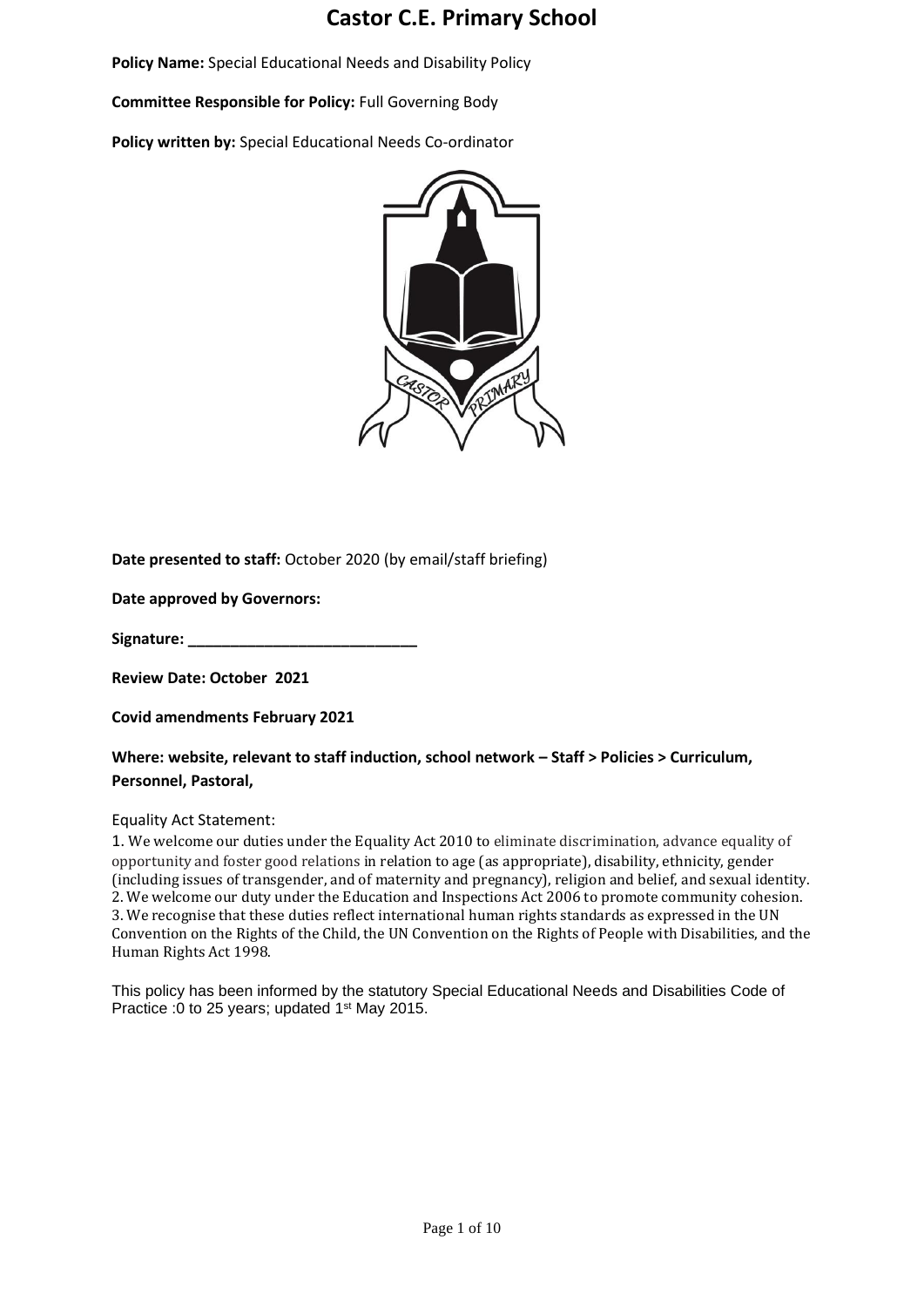# **Policy to Promote the Successful Inclusion of Pupils with Special Educational Needs and Disabilities (SEND)**

This policy complies with the statutory requirement laid out in the SEND Code of Practice 0-25 and has been written with reference to the following guidance and documents:

- 2014 Children and Families Act
- Equality Act 2010: advice for schools DFE February 2013
- Schools SEND Information Report Regulations (2014)
- Statutory guidance on supporting pupils at school with medical conditions (April 2014)
- National Curriculum in England Key Stage 1 & Key Stage 2 Framework document (September 2013)
- Safeguarding Policy
- Accessibility Plan
- Teaching Standards 2012

#### **Introduction 'We have faith in God, ourselves and everyone around us'**

In line with our vision, at Castor C of E Primary School we aim to ensure that all children, whatever their individual needs, have the opportunity to take part in all school activities.

When planning, teachers set suitable learning challenges and respond to children's learning needs. Some children have barriers to learning that mean they have special needs and require particular action by the school. Teachers take account of these requirements and make provision, where necessary, to support individuals or groups of children and thus enable them to participate effectively in curriculum and assessment activities. Such children may need additional help or different help from that given to other children of the same age.

The Disability Discrimination Act identifies the fact that some pupils with disabilities may have learning difficulties that call for special educational provision. However, not all children defined as disabled will require this provision. A child with asthma or diabetes, for example, may not have special educational needs, but may still have rights under the Disability Discrimination Act. We will assess each child as required, and make the appropriate provision, based on his/her identified needs.

At Castor C of E Primary School we respect the fact that children:

- have different educational and behavioural needs and aspirations
- require different strategies for learning
- acquire, assimilate and communicate information at different rates
- need a range of different teaching approaches and experiences

Teachers respond to children's needs by:

- providing support for children who need help with communication, language and literacy
- planning to develop children's understanding through the use of all their senses and of varied experiences
- planning for children's full participation in learning, and in physical and practical activities
- helping children to manage their behaviour and to take part in learning effectively and safely
- helping individuals to manage their emotions and to take part in learning

Most of the support for children who have SEND will take place within the classroom, however there are times when it is necessary for children to be withdrawn from class lessons for 1:1 or small group intervention support based on their individual needs which will develop their skills and understanding and so help them to overcome barriers to learning.

Castor C of E Primary School aims to raise the aspirations of and expectations for all pupils with SEND. We provide a focus on gaining positive outcomes for children and not just hours of provision and support. The school aims to serve its whole community, by fulfilling its vision through providing an education of the highest quality for all.

# **Legislation and Guidance.**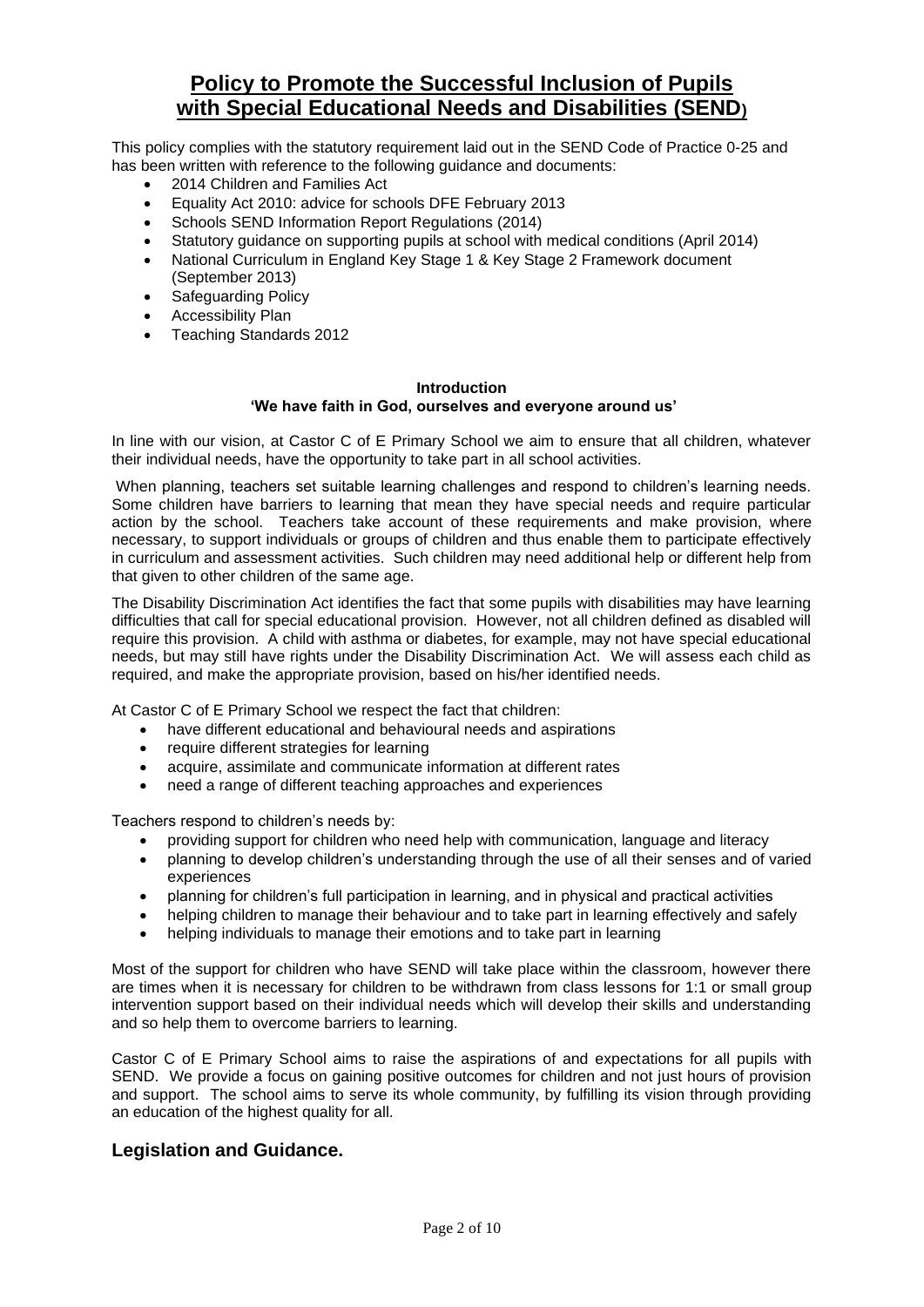Section 20 of the Children and Families Act 2014 definition of special educational needs (SEN):

(1) A child or young person has special educational needs if he or she has a learning difficulty or disability which calls for special educational provision to be made for him or her.

(2) A child of compulsory school age or a young person has a learning difficulty or disability if he or she—

(a) has a significantly greater difficulty in learning than the majority of others of the same age, or

(b) has a disability which prevents or hinders him or her from making use of facilities of a kind generally provided for others of the same age in mainstream schools or mainstream post-16 institutions.

(3) A child under compulsory school age has a learning difficulty or disability if he or she is likely to be within subsection (2) when of compulsory school age (or would be likely, if no special educational provision were made).

(4) A child or young person does not have a learning difficulty or disability solely because the language (or form of language) in which he or she is or will be taught is different from a language (or form of language) which is or has been spoken at home.

The **2015 SEND Code of Practice** identifies the need to explore targeted support if a pupil:

• Has a significantly greater difficulty in learning than the majority of others the same age, or • Has a disability which prevents or hinders him from making use of facilities of a kind generally provided for others of the same age in mainstream school or mainstream post-16 institutions

Special Educational Provision is educational provision or training which is additional to, or different from, that made generally for children or young people of the same age by mainstream school or post-16 institutions.

# Within the **2015 SEND Code of Practice**, the levels of support are now classed as **SEN Support** and **0-25 Education Health and Care Plans EHCP**.

Under the **Equality Act 2010** some students with SEN may also have a disability that requires additional or different educational provision to be made for them. This is defined as 'a mental or physical impairment which has a long term and substantial adverse effect on their ability to carry out normal day to day activities'. The definition 'long term' is defined as 'a year or more' and 'substantial' as 'more than minor or trivial'. 'Where a disabled child or young person requires special educational provision they will also be covered by the SEN definition'.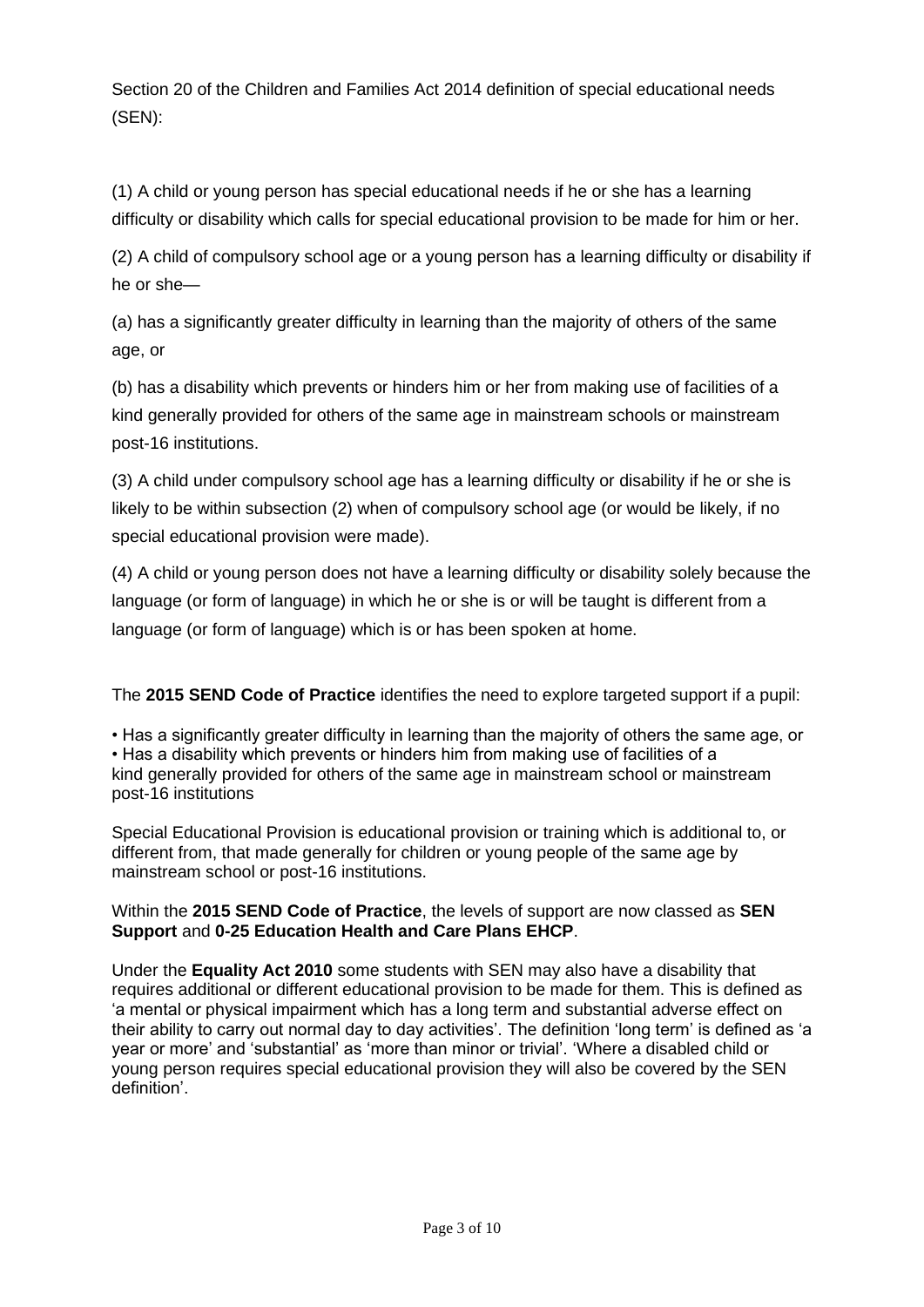# *Aims and Objectives*

- 1. To identify and provide for pupils who have special educational needs and additional needs
- 2. To work with the guidance from the SEND Code of Practice (2014)
- 3. To operate a 'whole pupil, whole school' approach in the management and provision of support for special educational needs
- 4. To provide a SENDCo who will work with the SEND Policy
- 5. To provide support and advice for all staff working with special educational needs pupils
- 6. To ensure the views and wishes of children and parents / carers are taken into account

## **Identification of Special Educational Needs**

At Castor C of E Primary School we are committed to the early identification of special educational needs which then helps us to identify what provision the pupil needs.

Identification can occur in the following ways:

- Information from the pupil's pre-school setting
- Parental concerns
- Classroom observations by the teacher, SENDCo, Lead Behavioural Professional or outside agency
- Attainment in termly assessments in reading, writing and maths
- Information from data tracking and Pupil Progress Meetings at three points in the school year
- Patterns of behavioural incidents
- Assessments carried out by internal and external agencies

# **SEND: Areas of need**

As stated in the SEND Code of Practice there are four broad areas of need, although we recognise that pupil's needs may fall into one or more categories.

- **1. Communication and Interaction (C&I):** Children with speech, language and communication needs (SLCN) have difficulty communicating with others. This may be difficulty expressing themselves (expressive communication). It may be a difficulty understanding what others are saying to them (receptive communication), Some children with Autistic spectrum conditions may struggle to follow and use social rules of communication.
- **2. Cognition and Learning (C&L):**This includes a broad range of learning difficulties including Dyslexia, Dyspraxia and dyscalculia Some children may experience moderate difficulties (MLD) or severe learning difficulties (SLD). Some children may have profound and multiple learning difficulties (PMLD).

# **3. Social Emotional and Mental Health (SEMH):**

Some children may need additional support to access the curriculum. This may include children with Attention Deficit Disorder (ADD) or Attention Deficit Hyperactivity Disorder (ADHD). It may also include children without an official diagnosis but who struggle significantly to manage their emotions or anxiety levels and need additional support

**4. Sensory and or Physical Needs (SI/PD)** Some children with Hearing (HI) or Visual (VI) Impairment, or Multi-Sensory Impairment (MSI) may need additional support or specialist equipment to access the curriculum, Some children with physical disability (PD) may also need additional and ongoing support to ensure full access to the curriculum.

The purpose of identification is to work out what action the school needs to take, not to fit a pupil into a category. In line with our school vision and associated values, we identify the needs of pupils by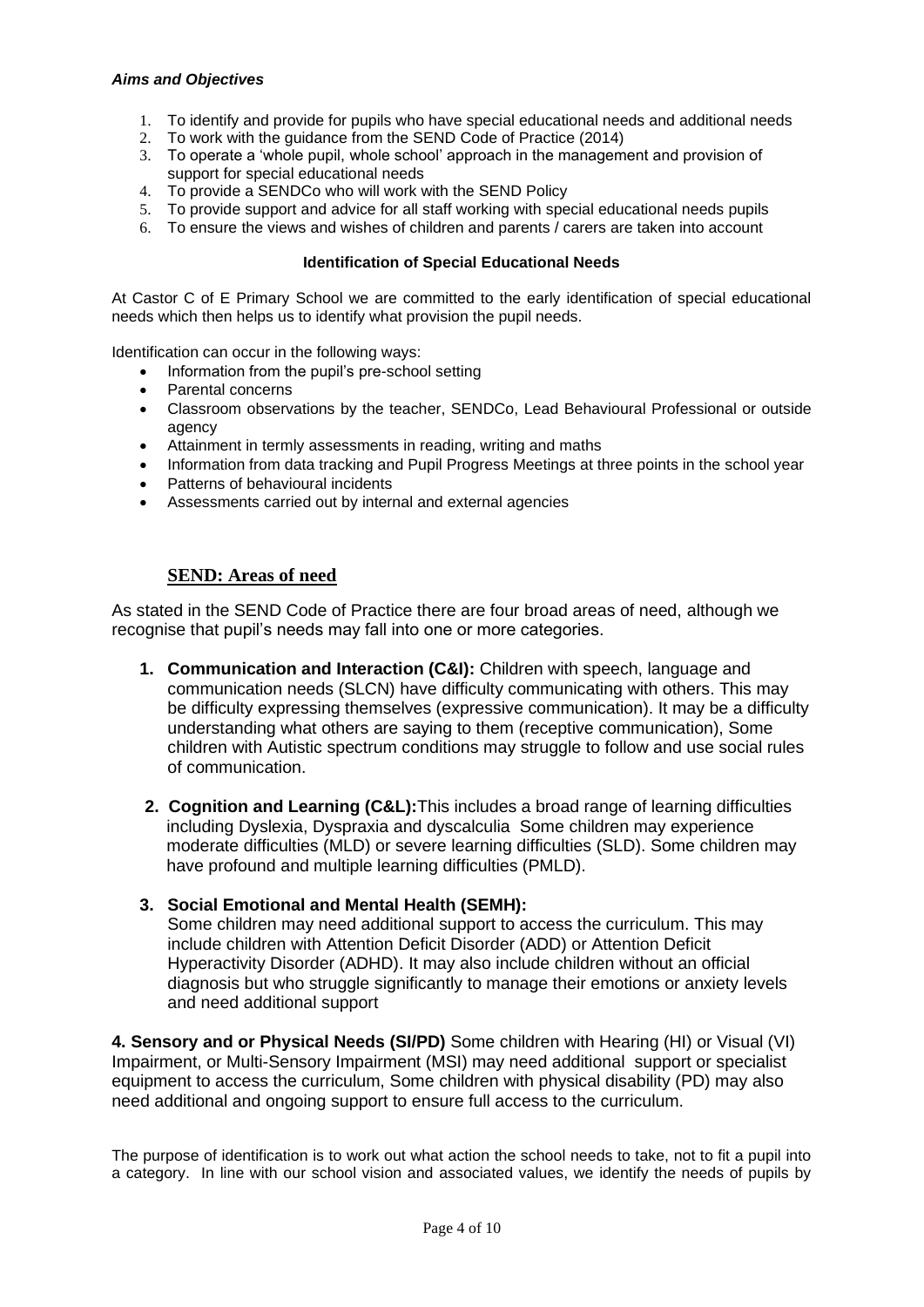considering the needs of the whole child which will include not just the special educational needs of the child.

There are many other considerations, alongside potential special educational needs, which may impact on progress and attainment including the following:

- Disability (the code of practice outlines the 'reasonable adjustment' duty for all settings and schools provided under current Disability Equality Legislation – these alone do not constitute SEND)
- Attendance and Punctuality
- Health and Welfare
- English as an additional language (EAL)
- Being in receipt of Pupil Premium Grant
- Being a child who is looked after (CLA)
- Being a child of a serviceman / woman

All of these areas would be considered when adding a child to our SEND record.

All members of staff share the day to day responsibility for children with additional or special educational needs. We maintain close links with parents/carers and other professionals. These links, together with the school's regular observations and assessments of the progress of individual children, provide us with information about areas where a child is not progressing as expected or is experiencing difficulty. Early identification is vital and concerns from parents and/or staff are followed up with the SENDCO.

### **Our Graduated Approach to SEND Support**

At Castor C of E Primary School all children are entitled to receive Quality First Teaching and access to a differentiated curriculum. Teachers are responsible and accountable for the progress and development of the pupils in their class, including where pupils access support from teaching assistants in or out of their classroom. It is the responsibility of every teacher to *adapt teaching to respond to the strengths and needs of all children (Teaching Standards, 2012)* 

Pupils are only identified as SEND if they do not make adequate progress despite having all the intervention and adjustments and a good quality personalised curriculum. (SEND Code of Practice 0 – 25, Section 6.37)

The school regularly reviews the quality of teaching for all pupils, including those at risk of underachievement. This includes reviewing and, where necessary, improving teachers' understanding of strategies to identify and support vulnerable pupils and their knowledge of SEND most frequently encountered.

At Castor C of E Primary School we adopt the ASSESS-PLAN-DO-REVIEW cycle with the child and their family at the heart of the process. As a school we are continually assessing, planning, doing and reviewing our approach to teaching all children. However, where a potential special need has been identified, this process becomes increasingly personalised. It responds over time to a growing understanding of the child's barriers to, and gaps in, learning.



### **Children with social, emotional and mental health needs**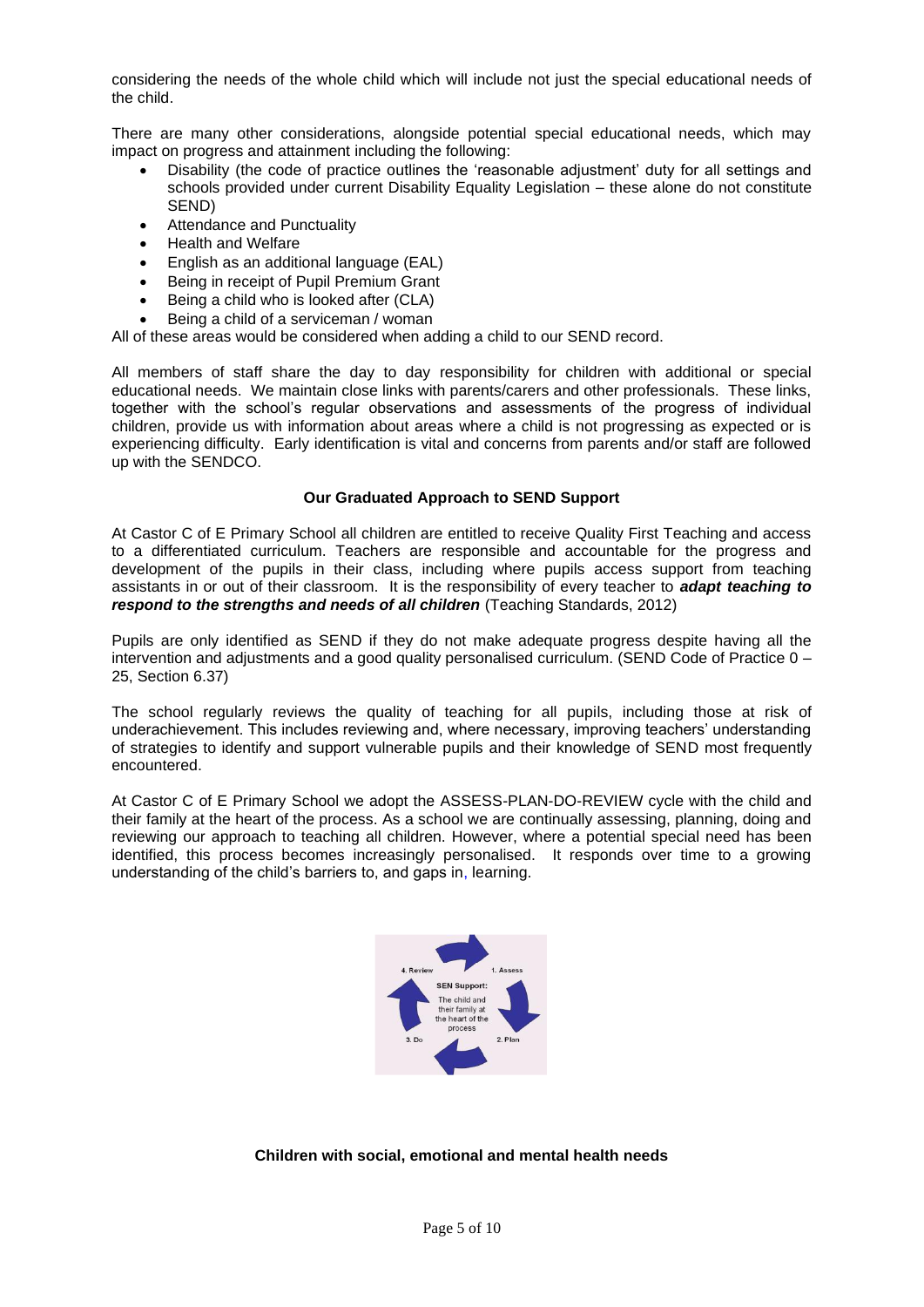Unacceptable or challenging behaviour is not classified as a Special Educational Need. If a child shows consistent challenging behaviours, the class teacher will assess the child's needs, taking into account family circumstances and the child's known history of experiences. If the child's behaviour is felt to be a response to trauma or to home-based experiences (e.g. bereavement, parental separation) advice may be requested from the Local Authority through an Early Help Assessment (EHA).

All children's behaviour is responded to consistently in line with our school vision which is at the heart of our Behaviour Policy, and where appropriate reasonable adjustments are made to accommodate individual needs.

The school has a zero-tolerance approach to bullying. We will actively investigate all allegations and, if there is cause, work with both the bully and the victim to improve their social skills and ensure that they understand that we have faith in all our children to learn respect for others.

## **Supporting Pupils at School with Medical Needs**

The school recognises that pupils at school with medical conditions should be supported so that they have full access to education, including school trips and PE. Some children with medical conditions may be disabled and where this is the case the school will comply with its duties under the Equality Act 2010. Some may also have Special Educational Needs (SEN) and may have a statement/EHC Plan which brings together health and social care needs, as well as their special educational provision and the SEND Code of practice (2014) is followed. Please find more details in the 'Supporting Children with Medical Needs' policy.

# **Managing Pupils needs on the SEND Record**



This chart provides some general information about the different approaches, interventions and professionals who may be involved where children present with different levels of difficulty and complexity.

Any child who is at 'targeted' or 'targeted specialist' level of need will be recorded at SEN support on our information systems. Each child will have an Assess, Plan Do Review-Record (APDR) which documents assessments made of the child, any interventions being implemented, concerns the class team and/or parents may have, review dates and agencies involved. This is regularly reviewed as part of a cyclical process. Every class completes a provision map and this identifies all provision implemented above and beyond quality first teaching. This will include children who may not be recorded as needing SEN support. Every child is set termly targets through a SEND support meeting with the school SENDCO.

Provision for the children who receive SEND Support at Castor C of E Primary School will be monitored closely by the SENDCO and the SLT and will form part of discussions during Pupil Progress Meetings.

The quality of teaching for pupils with SEND, and the progress made by pupils, forms part of the school's performance management arrangements (SEND Code of Practice; 6.4).

For higher levels of need the school can draw upon more specialised assessments and external agencies and professionals. Please find Peterborough's Local Offer at [http://pcc.force.com/LocalOfferPublicPortal.](http://pcc.force.com/LocalOfferPublicPortal) The purpose of the Local Offer is to enable parents and young people to see what services are available in their area and how to access them.

**Provision for SEND during lockdown or post Covid.**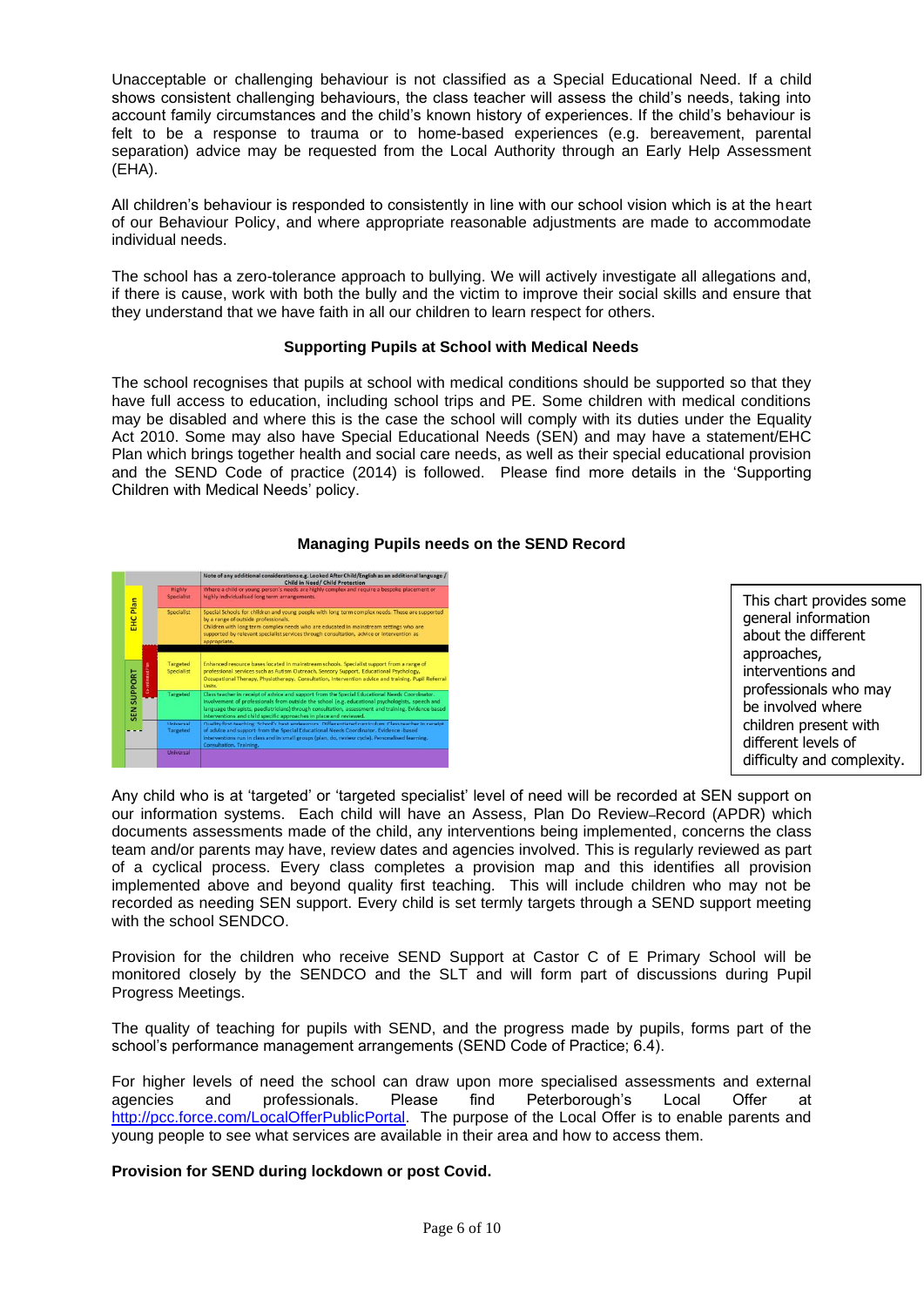Legislation surrounding SEND provision during lockdown is regularly being monitored and updated. The most current advice and actions by the school can be found in appendix 1 at the end of this document.

During lock down the school continued to support children with SEND. Class teachers set work matched to individual needs and linked to the children's APDR which was either delivered virtually or printed off and sent home where families were unable to access the online learning. The class teacher and SENDCo maintained regular contact with families via weekly emails (teacher) and via telephone conversations (SENDCo) to monitor the suitability of work and to monitor the SEMH needs of the children. Form M and risk assessments were completed by the SENDCo so that the school and local authority could monitor the provision being offered. If the school is forced back into lock down the school will operate a similar system.

Post lock down the school is currently offering a full program of support for children with special educational needs and or disabilities. Where the school needs support from external agencies this is being provided remotely. This includes virtual speech and language support and external support from specialist teacher teams and Educational psychologists. School will be providing an early and additional review of provision early in the autumn term

### **Education, Health and Care (EHC) Plans**

.

If a child has not made expected progress despite the school having taken relevant and purposeful action to identify, assess and meet their needs, the school or parents should consider requesting an Education Health and Care assessment. The Local Authority will then consider the evidence of action already taken by the school to inform its decision to undertake the assessment for an EHC Plan.

The EHC Plan is for children and young people aged  $0 - 25$ . It focuses on identifying individual outcomes and puts children, young people and their families at the centre of the assessment, planning and review process.

The majority of children and young people with SEND and disabilities will have their needs met by their local mainstream early years setting, school or college. However, for those with where children's needs are highly complex a needs that cannot be met by the support put in place by their school or college, an EHC plan needs assessment may be required. An EHC plan is a legal document that describes a child or young person's special educational, health and social care needs, explains the extra help that will be given to meet those needs and how that help will support the child or young person to achieve what they want to in their life. It usually involve a multi-agency support package for children who need more help than a mainstream school, college or nursery would normally provide at the level of SEND [support.](https://contact.org.uk/advice-and-support/education-learning/extra-support-in-mainstream-schools/)

If parents wish to apply for an EHC Plan themselves, they can do so following this link; [http://www.peterborough.gov.uk/children\\_and\\_families/peterboroughs\\_local\\_offer/ehc\\_plan.aspx](http://www.peterborough.gov.uk/children_and_families/peterboroughs_local_offer/ehc_plan.aspx)

An EHC Needs Assessment Request Form needs to be completed. This can be completed electronically and returned to the e-mail address below. Alternatively, a paper copy can be requested by contacting the SEND Team by telephone 01733 863733/863675 or e-mail SEND Team@peterborough.gov.uk.

### **Multi-Agency Support**

External support services play an important part in helping the school identify, assess and make provision for pupils with SEND.

Sometimes when support is needed from external agencies the school may decide to complete an Early Help Assessment (EHA). This is a key part of delivering frontline services that are integrated and focused around the needs of a pupil and young person. The SENDCO acts as the Lead Professional and complete an EHA with the parent/carer. This is a standardised approach to conducting an assessment of a pupil's additional needs and deciding how those needs should be met. The Lead Professional has access to a EHA coordinator and Multi Agency Support Group Panel to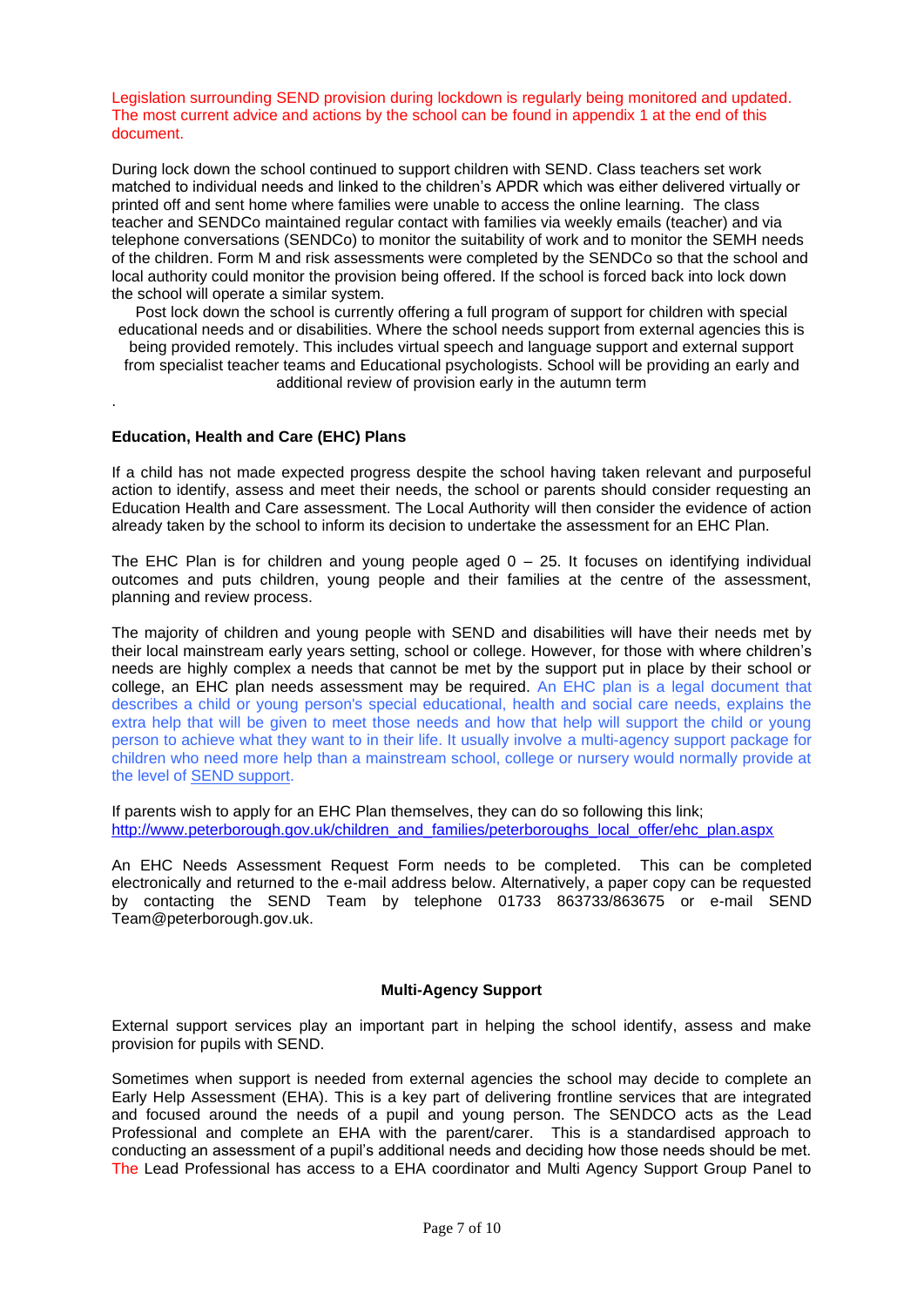seek further advice. The school may also contact external agencies directly through the local offer. This may include speech and language (SALT), Occupational therapy (OT), Educational Psychologists (EP), physio, CAMH (support for mental health).

## **Transitions**

All transitions of children with SEND will be managed carefully with extra transition meetings, sharing of relevant records, involvement of parent/carers and the child themselves. These transitions could be starting at Castor C of E Primary School, moving to a new class or moving onto another school.

# **Monitoring and Evaluation of SEND**

The SENDCo and SLT regularly monitor the quality of provision for all children but especially for those with Special Educational Needs. The SENDCo will also gather parent/child's views to regularly audit the provision. The SENDCo will liaise with the Governors and SLT to audit the effectiveness of the SEND policy on an annual basis.

## **Training and Resourcing**

In order to maintain and develop the quality of teaching and provision to respond to the strengths and needs of all pupils, all staff are encouraged to undertake training and development. All teachers and support staff undertake induction on taking up post and this includes a meeting with the SENDCO to explain the systems and structures in place around the schools SEND provision and practice and to discuss the needs of individual pupils.

The SENCO attends the Local Authority's network meetings and staff may attend local and/or national training where needed to help support the understanding of the specific cohort and/or individual children.

# **The Role of the SENDCo**

Our school's Special Educational Needs Co-ordinator (SENDCo) Mrs Helen Baig (NASENCo Award)

The SENDC0 in collaboration with the Head Teacher and Governing Body plays a key role in determining the strategic development of the SEND Policy and provision in the school in line with the school vision in order to raise the progress and attainment of children with SEND.

In our school the SENDCo:

- Manages the day to day operation of the policy
- Co-ordinates the provision for and manages the responses to children's special needs and disabilities
- Supports and advises colleagues
- Oversees the records of all children with special educational needs and/or disabilities
- Liaises with parents
- Liaises with external agencies and other support agencies
- Monitors and evaluates the special educational needs provision, and reports to the governing body and Local Authority
- Manages a range of resources to enable appropriate provision
- Contributes to the professional development of all staff
- Manages the safe storage of SEND Documentation

# **The Role of the Governors**

It is the statutory duty of the governors to ensure that the school follows its responsibilities to meet the needs of children with SEND following the requirements of the Code of Practice 2014. The Governor with particular responsibility for SEND is Mrs Christine Murrell. She meets with the SENDCo at least termly to discuss actions taken by the school.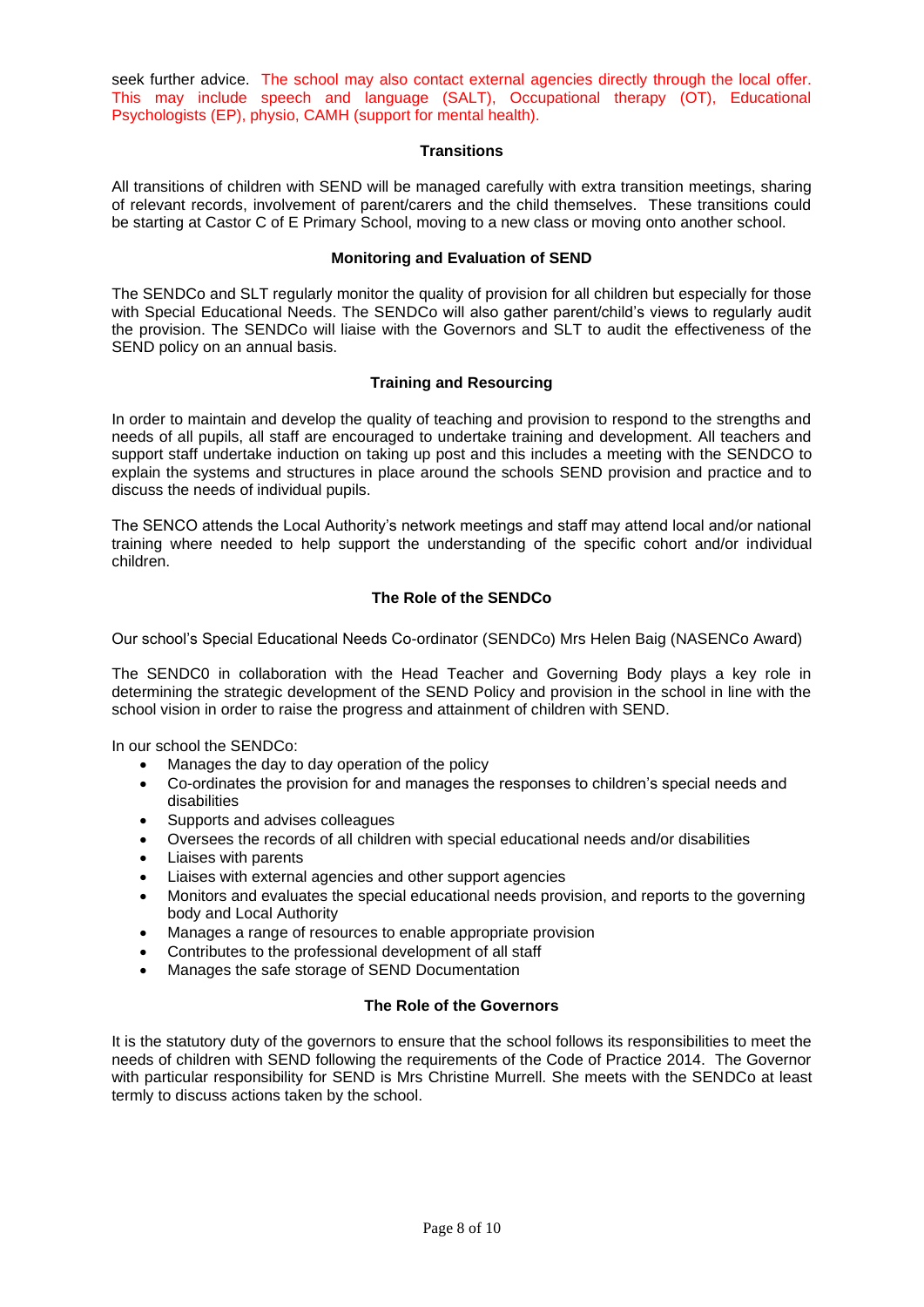# **Complaints**

The school works, wherever possible, in partnership with parents to ensure a collaborative approach to meeting pupils' needs. All complaints are taken seriously and are heard through the school's complaints policy and procedure. If problems persist, parents have the right to contact the Parent Partnership Service.

## **The SEND team at Castor C of E Primary School**

- Enquiries about an individual child's progress should be addressed at first to the class teacher since he or she is the person who knows the child best. Other enquiries can be addressed to:
- Mrs.Helen Baig –SENDCo
- Mr. Nick Brompton –Head Teacher
- Miss Louise Abbott –Deputy headteacher
- Please make an appointment with the school office if you wish to speak to the SENDCo
- The SEND Link Governor is Mrs. Christine Murrell who can be contacted via the school office